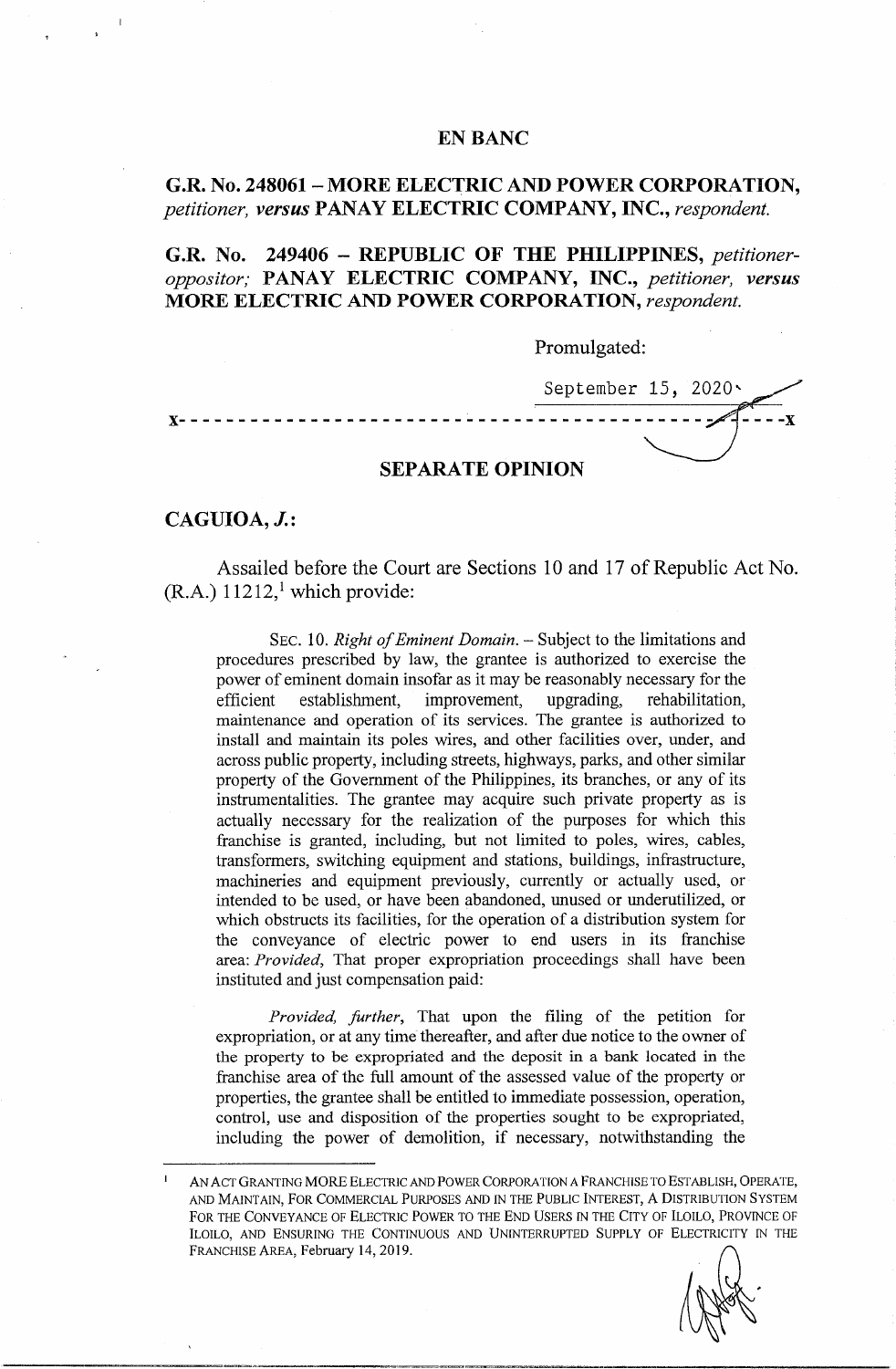pendency of other issues before the court, including the final determination of the amount of just compensation to be paid. The court may appoint a representative from the ERC as a trial commissioner in determining the amount of just compensation. The court may consider the tax declarations, current audited financial statements, and rate-setting applications of the owner or owners of the property or properties being expropriated in order to determine their assessed value.

#### xxxx

SEC. 17. *Transition of Operations*. — In the public interest and to ensure uninterrupted supply of electricity, the current operator, Panay Electric Company, Inc. (PECO), shall in the interim be authorized to operate the existing distribution system within the franchise area, as well as implement its existing power supply agreements with generation companies that had been provisionally or finally approved by the ERC until the establishment or acquisition by the grantee of its own distribution system and its complete transition towards full operations as determined by the ERC, which period shall in no case exceed two (2) years from the grant of this legislative franchise.

Upon compliance with its rules, the ERC shall grant PECO the necessary provisional certificate of public convenience and necessity (CPCN) covering such interim period. The applicable generation rate shall be the provisional or final rate approved by the ERC.

This provisional authority to operate during the transition period shall not be construed as extending the franchise of PECO after its expiration on January 18, 2019, and it shall not prevent the grantee from exercising the right of eminent domain over the distribution assets existing at the franchise area as provided in Section 10 of this Act. During such interim period, the ERC shall require PECO to settle the full amount which the ERC has directed to refund to its customers in connection with all the cases filed against it.

To reduce the length of the transition period, the ERC and all agencies issuing the requisite licenses shall prioritize all applications relevant to the establishment and operation of the distribution system under its franchise.

The grantee shall, as far as practicable and subject to required qualifications, accord preference to hiring former employees of PECO upon commencement of business operations.

An information dissemination campaign regarding public services and · operations of the grantee shall be made to all end-users in the franchise area.

The grantee and PECO shall jointly ensure that employees not hired by the grantee shall receive all separation and/or retirement benefits they are entitled to in accordance with applicable laws.

The DOE shall, during the transition, ensure that there will be uninterrupted supply of electricity in the existing franchise area.

Panay Electric Company, Inc. (PECO} argues 'in the main that the power of eminent domain delegated to More Electric and Power Corporation

- \_\_\_\_\_\_ \_;i\_\_ --- -- -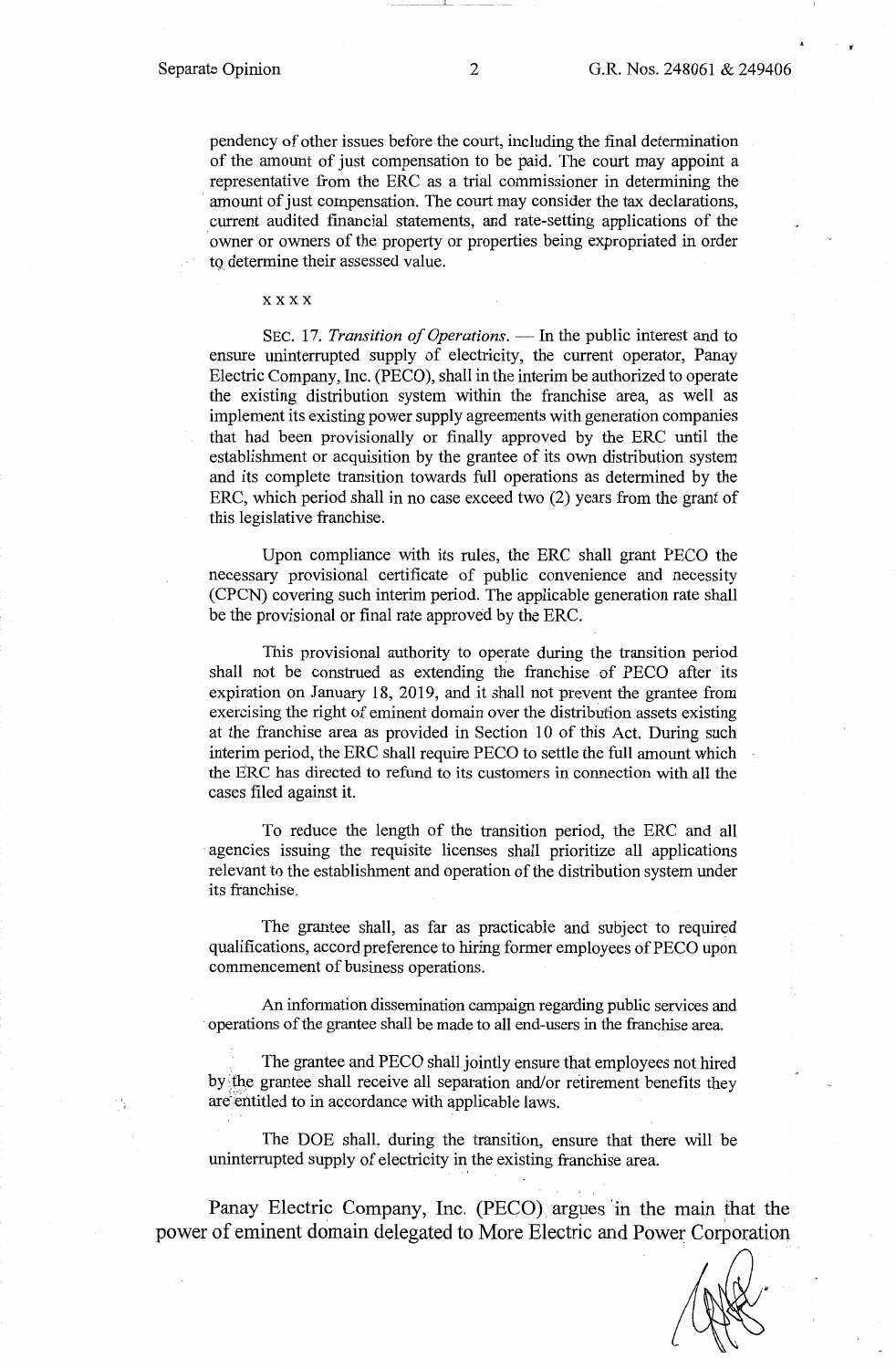(MORE) amounts to a confiscatory, ill-disguised takeover of its corporate assets, and is therefore violative of PECO's constitutional rights to due process and equal protection.

I concur with the *ponencia* that this argument does not hold water. I furthermore agree with the *ponencia 's* holding that the aforementioned provisions which authorize the grantee, MORE, to expropriate the existing distribution assets of PECO at the franchise area, and provide for transition of operations, respectively, pass constitutional muster.

The power of eminent domain, essentially legislative in nature, may be validly delegated to local government units, other public entities, and public utilities, such as MORE, an electric power distribution utility. The scope of this delegated legislative power is narrower than that of the delegating authority and may only be exercised in strict compliance with the terms of the delegating  $law<sup>2</sup>$ 

But for all its primacy and urgency, the power of expropriation is by no means absolute.<sup>3</sup> The limitation is found in Section 9, Article III of the 1987 Constitution, which provides that: "Private property shall not be taken for public use without just compensation." Clearly, the two essential limitations on the power of eminent domain are that: ( 1) the purpose of taking must be for public use; and (2) just compensation must be given to the owner of the private property.<sup>4</sup> These constitutional safeguards serve as a check on the possible abuse of this power and circumscribe the excessive encroachment on the property rights of the individual.

For this purpose, the Court has recognized that the term "public use," which traditionally was limited to actual use by the public, has evolved in this jurisdiction to include "whatever is beneficially employed for the community. "5 Conversely, when the taking is for a *purely* private purpose, such that there is no perceptible benefit flowing to the public, the taking ought to be struck down for being unconstitutional. It is repugnant to our laws to use the power of eminent domain over private property *predominantly* for purposes of another citizen's private gain.<sup>6</sup> The Court has hewed to this principle, which was first enunciated in the old American case of *Charles River Bridge v. Warren Bridge,* 7 that notwithstanding the inherent power of the State to expropriate all property, the Constitution does not sanction the

<sup>&</sup>lt;sup>2</sup> See *Heirs of Alberto Suguitan v. City of Mandaluyong*, G.R. No. 135087, March 14, 2000, 328 SCRA 137, 145-146.

<sup>&</sup>lt;sup>3</sup> Association of Small Landowners in the Philippines, Inc. v. Secretary of Agrarian Reform, G.R. Nos. 78742, 79310, 79744 and 79777, July 14, 1989, 175 SCRA 343, 376.

<sup>4</sup>*Apo Fruits Corporation, Inc. v. Landbank of the Philippines,* G.R. No. 164195, October 12, 2010, 632 SCRA 727, 739. *5 Manosca v. Court of Appeals,* G.R. No. 106440, January 29, 1996, 252 SCRA 412,421, citing *Sena v.* 

*Manila Railroad Co.,* 42 Phil. 102, 105 (1921).

<sup>6</sup>See *National Power Corporation v. Posada,* G.R. No. 191945, March 11, 2015, 752 SCRA 550, 579, citing *Vda. de Guano v. Republic,* G.R. Nos. 168770 & 168812, February 9, 2011, 642 SCRA 384,409.

<sup>7</sup>36 US 420 (1837) cited in *Barangay Sindalan, San Fernando, Pampanga v. Court of Appeals,* G.R. No. 150640, March 22, 2007, 518 SCRA 649,665.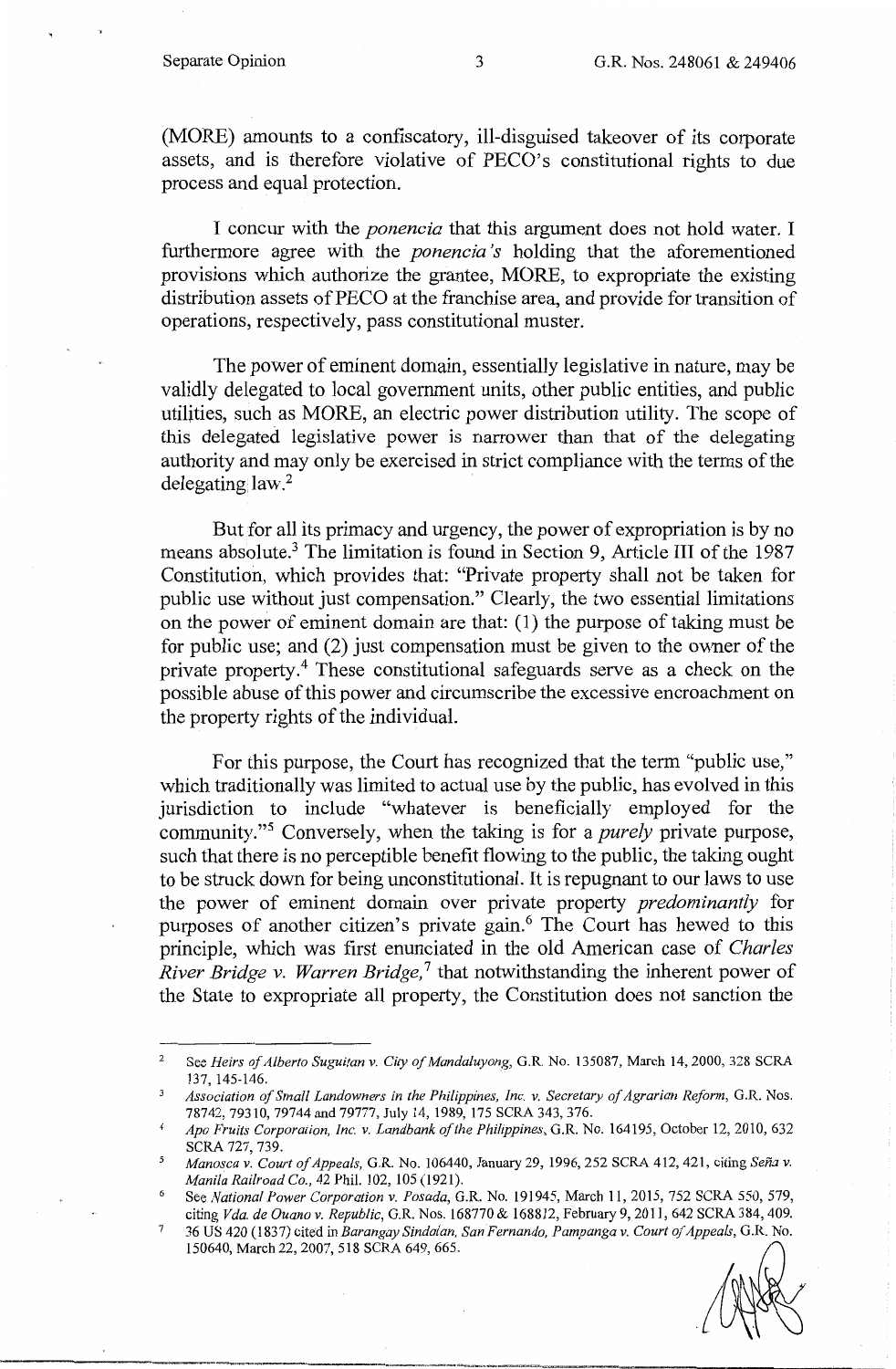taking of a private party for the *sole purpose* of transferring it to another private party, even when there is payment of just compensation.<sup>8</sup>

At the same time, the right to take private property for public purposes must necessarily originate from "the necessity" and the taking must be limited to · such necessity.<sup>9</sup> The burden of proving the necessity is borne by the State, which takes precedence before resolving any issue involving just compensation. 10 The necessity need not be absolute but only a reasonable or practical necessity, such as would combine the greatest benefit to the public with the least inconvenience and expense to the condemning party and the property owner consistent with such benefit.<sup>11</sup> If genuine public necessity is absent or eventually ceases, the expropriation of the private property cannot continue.<sup>12</sup>

In this regard, it is my view that despite the enormous power of eminent domain, the constitutional limitations on its exercise is an explicit recognition of the protection accorded to one's right to property.<sup>13</sup> The power affects an individual's right to private property, a constitutionally-protected right necessary for the preservation and enhancement of personal dignity and intimately connected with the rights to life and liberty. As such, the need for a circumspect operation of this exercise cannot be overemphasized. 14 The Court, under its expanded power of judicial review, retains the authority to determine whether there is grave abuse of discretion in the exercise of the power of eminent domain. The Court's judicial function is not stymied by the expanded definition of public use, especially when the purported public use is merely incidental or pretextual, thereby serving as a guise to favor private interests.<sup>15</sup> In other words, the elements of public purpose and genuine necessity must be clearly shown. A bare invocation that the taking is for a public purpose or is attended with genuine necessity should never serve as an automatic and absolute guarantee to the Court that the taking is legal.

Taking all the foregoing limits on the exercise of the power of eminent domain in consideration, I agree with the *ponencia* that the assailed provisions ofR.A. 11212 do not suffer from constitutional infirmities.

*The authority granted to MORE under Sections 10 and 17 of R.A. 11212 is reasonably necessary for the exercise of its franchise* 

A careful examination of the limits of the power of eminent domain under the peculiar factual circumstances of this case yields to the conclusion .

<sup>8</sup> See *Kela v. New London,* 545 US 469 (2005).

<sup>9</sup> *Masikip v. City of Pasig,* G.R. No. 136349, January 23, 2006, 479 SCRA 391,401.

<sup>10</sup>*National Power Corporation v. Posada,* supra note 6, at 579. 11 *Masikip v. City of Pasig,* supra note 9, at 402.

<sup>12</sup>*National Power Corporation v. Posada,* supra note 6, at 579, citing *Vda. de Guano v. Republic,* supra

<sup>&</sup>lt;sup>13</sup> See *Masikip v. City of Pasig, supra note 9, at 403.*<br><sup>14</sup> See Heirs of Alberto Suguitan v. City of Mandalui

<sup>&</sup>lt;sup>14</sup> See *Heirs of Alberto Suguitan v. City of Mandaluyong, supra note 2, at 145.*<br><sup>15</sup> See Concurring Opinion of Justice Kennedy in Kelo v. New London, 545 US

<sup>15</sup> See Concurring Opinion of Justice Kennedy in *Kela v. New London,* 545 US 469 (2005).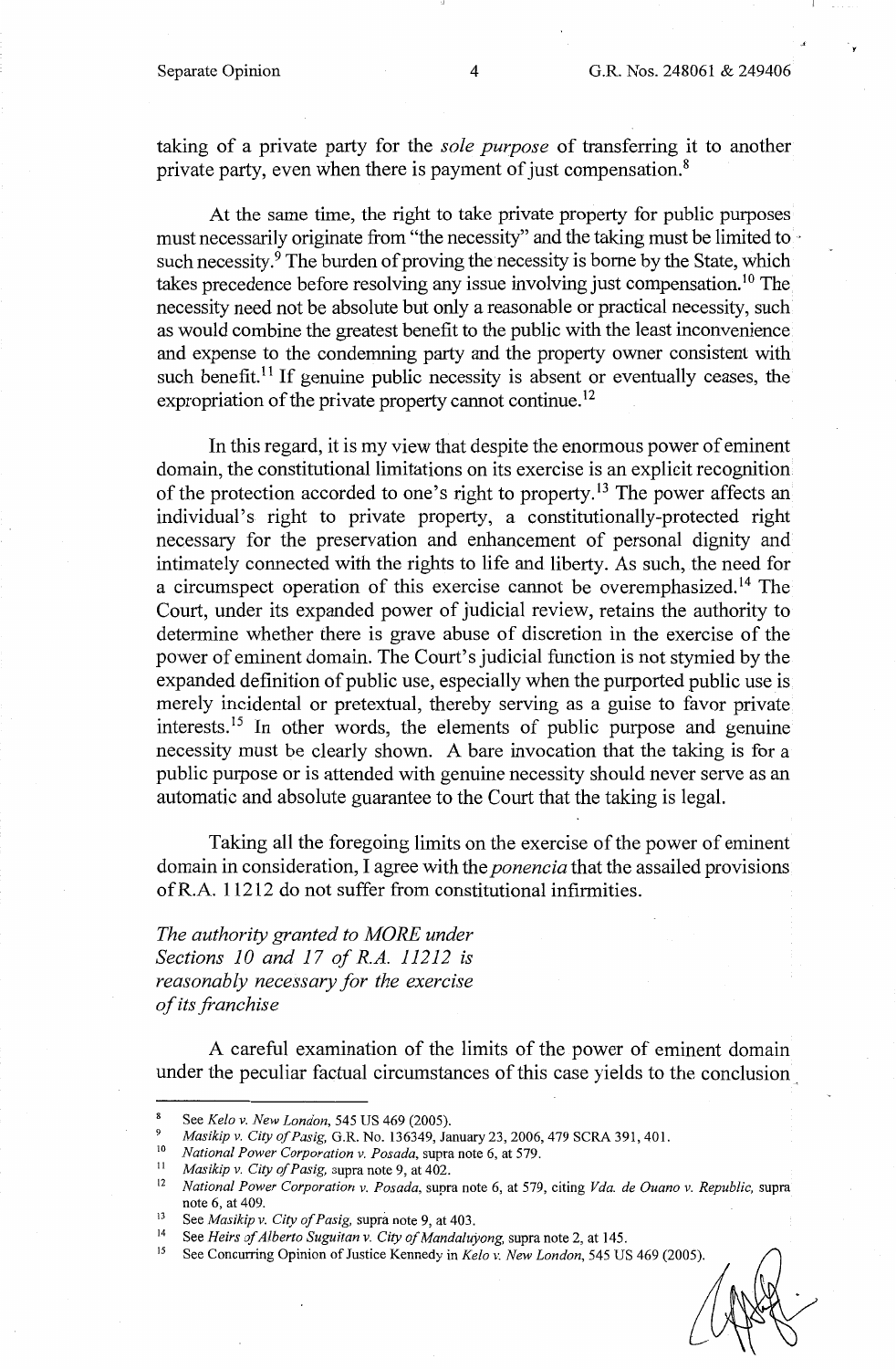that the grant to MORE of the delegated power was imperative for the urgent and important public purpose that MORE was tasked to undertake under its franchise. Prior to the award of the legislative franchise to MORE, PECO was the lone electric power distribution utility in Iloilo City for 96 years, or close to a century. This rather distinct situation, in my view, was a crucial factor in the legislative decision to craft Sections 10 and 17 ofR.A. 11212.

From 1923 until January 18, 2019, PECO was a holder of a franchise to establish, operate, and maintain a distribution system for the conveyance of electric power to end-users in Iloilo City. Since its franchise was granted, PECO established a distribution system consisting of 5 sub-transmission line substations, 450 kilometers of electrical lines, 20,000 poles, 1,300 transformers and 64,000 electrical meters. Personnel under its employ numbered to around 400.<sup>16</sup> For the longest time, the residents of Iloilo City were exclusively<sup>17</sup> serviced by PECO, the sole franchise holder for the operation of an electric power distribution utility.

Its position as the sole operator of the electric power distribution utility in Iloilo City is typical in the industry, as the energy distribution sector has always been a natural monopoly. Since the operation of an electric power distribution utility involves extremely high-fixed costs, it would be more efficient if only one producer services the community.<sup>18</sup> Hence, the assailed

A natural monopoly is a monopoly in an industry in which high infrastructural cost and other barriers to entry relative to the size of the market gives the largest suppliers in an industry[,] often the first supplier in the market[,] an overwhelming advantage over potential competitors.  $x \times x$ 

Let's assume that we have two distribution utilities, namely: Blue DU and Red DU. Blue DU is the old distribution utility while Red is the new distribution utility. Both DUs are operating [in] Color Cloud Town[.] Color Cloud Town has 50 electric consumers. All 50 electric consumers are originally consumers of Blue DU. Blue DU has a capital investment of 100. Blue's distribution charge is determined by dividing its capital with the number of its consumers as follows: 100 divided by 50 is equivalent to two. Number two represents the distribution charge for all 50 consumers of Blue at that time [as] the sole DU in Color Cloud Town. After some time, Red entered the electric distribution market and began building [its] own distribution facility. Red's initial capital is 30 and was able to convince 10 electric consumers in Color Cloud Town to change its electric distribution's service [provider]. Similar to Blue, Red['s] distribution [charge] is determined by dividing its capital with the number of its consumers as follows: 30[,] the investment[,] divided by 1 O[,] the number of consumers[,] is equivalent to three. Three represents the distribution charge for the first 10 electric consumers of Red. On the other hand, as Blue's consumers decrease, its distribution charge is recomputed x x x by dividing its capital with the number of its consumers  $x \times x$  [which] is equivalent to 2.5, the 2.5 represents the distribution charge for the remaining electric consumers  $x \times x$  of Blue.

As provided in the above illustration, an increase in the number of DUs operating in the market, will ultimately result to higher distribution rates chargeable not only by the new DU but also by the

<sup>&</sup>lt;sup>16</sup> Rollo (G.R. No. 248061), pp. 62-63; *rollo* (G.R. No. 249406), pp. 106-107.<br><sup>17</sup> R.A. 5360, AN ACT GRANTING A FRANCHISE FOR AN ELECTRIC LIGHT, HEAT AND POWER SYSTEM TO PANAY ELECTRIC Co., INC., IN THE CITY OF lLOILO, AND IN THE MUNICIPALITIES OF SANTA BARBARA AND PAVIA, BOTH IN THE PROVINCE OF lLOILO, June 15, 1968. Section 2 reads: "In the event that the National Power Corporation shall have established its line in the areas adjacent to or over the territory covered by this franchise, the National Power Corporation may make available its power and heat only after negotiations with and through or with the authority and consent of the grantee, which shall be the exclusive distributor of whatever power the aforenamed corporation may make available adjacent to or within the territory covered by this franchise."<br><sup>18</sup> [MR. GREG L. OFALSA (Director, Legal Service, Energy Regulatory Commission):]

We go now to scenario number three where PECO<sup>['s]</sup> franchise is renewed and [MORE] is granted a franchise covering the same franchise area as that of PECO. A DU is a natural monopoly. Allowing more than one DU within the same geographical area will result to a higher electricity rates *(sic)* for consumers within that geographical area.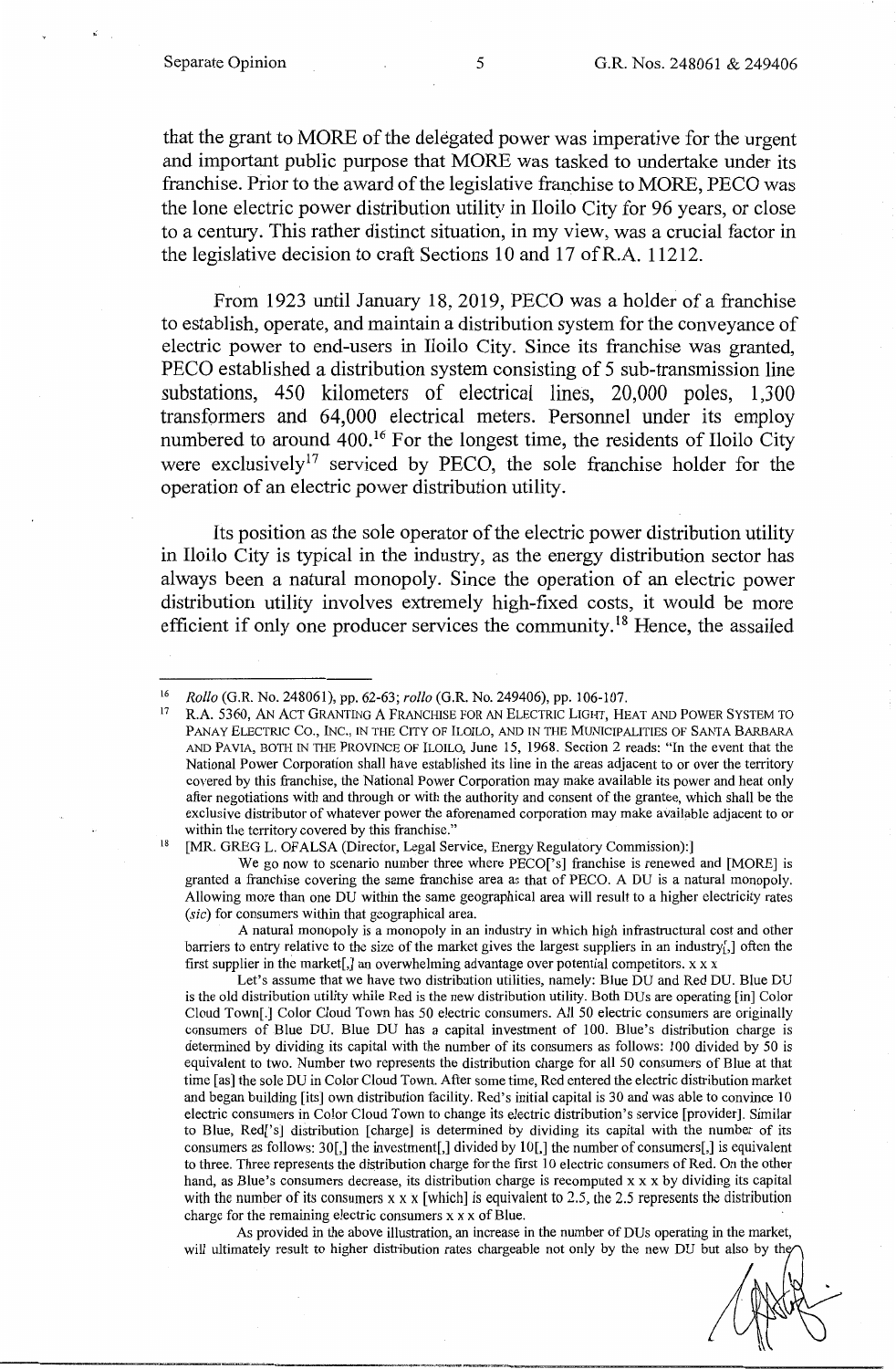provisions, which purportedly granted MORE "unwarranted benefits" and "discriminate" against  $\text{PECO}^{19}$  should be appreciated in light of these unique factual circumstances. MORE, as a new player in the electric power distribution sector, naturally needs to **establish,** as opposed to merely maintain, its services.

In this regard, it is inaccurate to compare the franchise of MORE with other electric power distribution utilities, as Associate Justice Marvic Leonen would have it, $20$  because these comparisons stand on unequal footing. The other electric power distribution utilities cited in the Dissenting Opinion of Justice Leonen have franchises which were renewed, extended, or granted due to their having previously operated in the area covered by their new franchises. Thus:

- 1. Mactan Electric Company, Inc. started its initial operations in 1967. Per its website, it was issued a franchise to operate an electric light and power for 25 years from 1973 until 1991.<sup>21</sup> It obtained a congressional franchise in 2016 through R.A. 10890.22
- 2. The franchise subject of R.A.  $10795^{23}$  clearly states in its title that it is an extension of the franchise of Tarlac Electric, Inc., · previously covered by R.A. 7606.24
- 3. R.A.  $9381^{25}$  also clearly states in its title that it is an extension of the franchise of Angeles Electric Corporation issued under R.A. 2341.<sup>26</sup>

previously existing DU because of the reduction in the number of consumers sharing the capital cost." (House of Representatives, Committee on Legislative Franchises, September 26, 2018 Hearing, pp. 14-15).<br>
<sup>19</sup> Dissenting Opinion of Justice Marvic M.V.F. Leonen, p. 1.<br>
<sup>20</sup> H at 5.6

 $^{20}$  Id. at 5-6.<br> $^{21}$  Mactan E

Mactan Electric Company, Inc. About Us, Historical Profile, at <http://www.mecomactan.com/about/> (last accessed on September 25, 2020). 22 AN ACT GRANTING THE MACTAN ELECTRIC COMPANY, INC. (MECO) A FRANCHISE TO CONSTRUCT,

INSTALL, ESTABLISH, OPERATE AND MAINTAIN A DISTRIBUTION SYSTEM FOR THE CONVEYANCE OF ELECTRIC POWER TO THE END USERS IN THE CITY OF LAPU-LAPU AND THE MUNICIPALITY OF CORDOVA, PROVINCE OF CEBU, July 17, 2016. 23 AN ACT EXTENDING FOR A PERIOD OF TWENTY-FIVE (25) YEARS THE TERM OF THE FRANCHISE GRANTED

TO TARLAC ELECTRIC, INC. (FORMERLY KNOWN AS TARLAC ENTERPRISES, INC.) TO CONSTRUCT, OPERATE, AND MAINTAIN AN ELECTRIC LIGHT, HEAT AND POWER SYSTEM IN THE CITY OF TARLAC,

PROVINCE OF TARLAC, PROVIDED UNDER REPUBLIC ACT NO. 7606, May 10, 2016.<br><sup>24</sup> AN ACT GRANTING TARLAC ENTERPRISES, INC. A FRANCHISE TO CONSTRUCT, OPERATE AND MAINTAIN AN ELECTRIC LIGHT, HEAT AND POWER SYSTEM IN THE MUNICIPALITY OF TARLAC, PROVINCE OF TARLAC, FOR A PERIOD OF TWENTY-FIVE (25) YEARS, AND FOR OTHER PURPOSES, June 4, 1992.

<sup>&</sup>lt;sup>25</sup> AN ACT FURTHER AMENDING THE FRANCHISE OF ANGELES ELECTRIC CORPORATION GRANTED UNDER REPUBLIC ACT No. 2341, AS AMENDED, To CONSTRUCT, OPERATE AND MAINTAIN A DISTRIBUTION SYSTEM FOR THE CONVEYANCE OF ELECTRIC POWER TO THE END-USERS IN THE CITY OF ANGELES, PROVINCE OF PAMPANGA AND RENEWING/EXTENDING THE TERM OF THE FRANCHISE TO ANOTHER TWENTY-FIVE (25) YEARS FROM THE DATE OF APPROVAL OF THIS ACT, March 9, 2007.

AN ACT GRANTING THE ANGELES ELECTRIC CORPORATION A FRANCHISE FOR AN ELECTRIC LIGHT, HEAT AND POWER SYSTEM IN THE MUNICIPALITY OF ANGELES, PROVINCE OF PAMPANGA, June 20, 19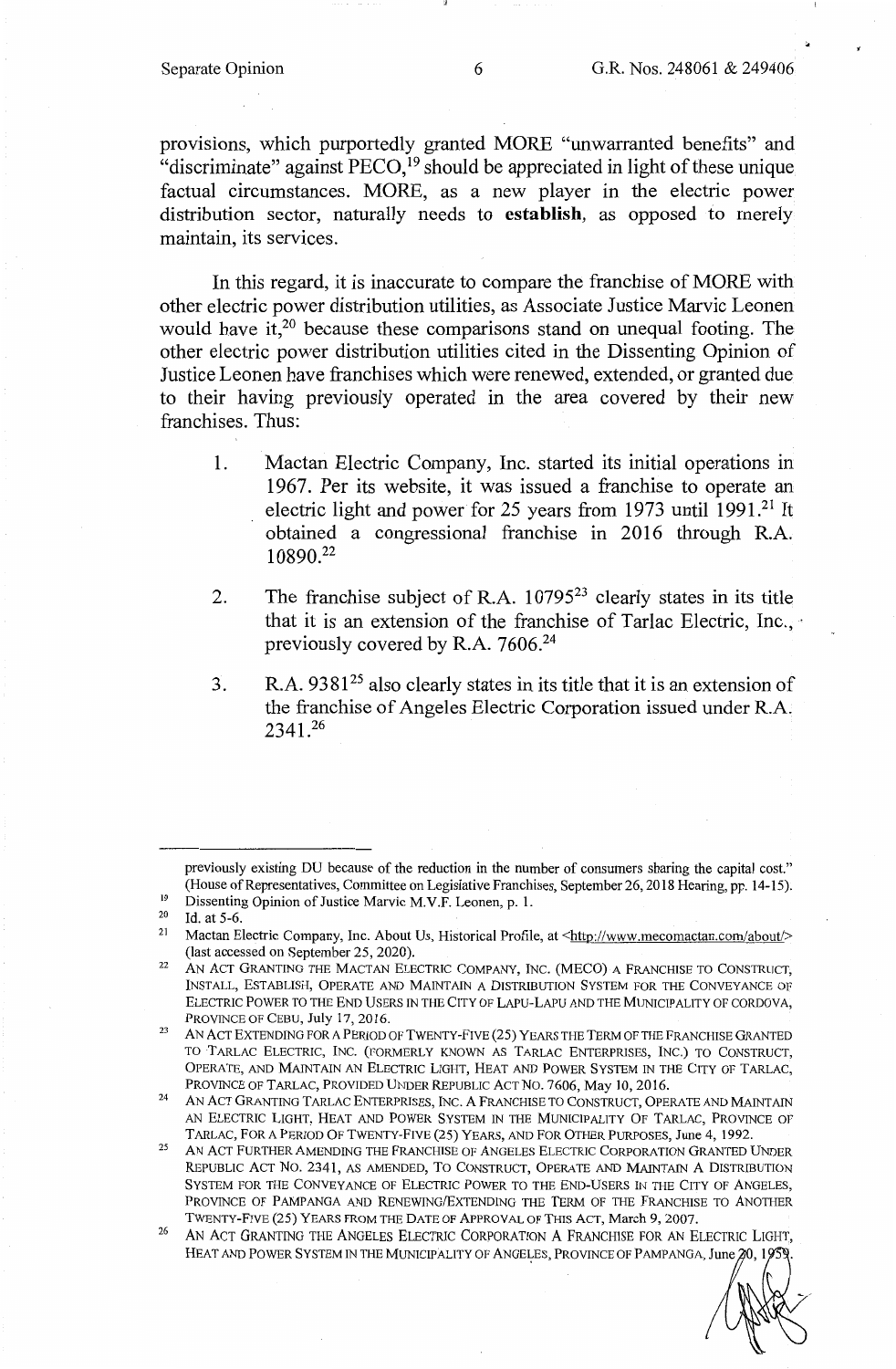4. While COTELCO-PPALMA operates under a new franchise  $(i.e., R.A. 11322<sup>27</sup>)$ , it appears from its website that it was operating under COTELCO's franchise even before it was granted its own franchise in 2019. 28

To be sure, Congress should not be deprived of the authority to grant new franchise holders with the power to expropriate necessary assets. To hold otherwise would effectively constrain Congress to continuously renew the existing franchise of the current operator despite its sub-par service, until another prospective operator has built its own capital assets. However, given the high-fixed costs and other barriers to entry, few players, if any, will even attempt to enter the industry without first securing a franchise.

Neither is MORE given unwarranted benefits when Section 10 ofR.A. 11212 granted it the authority to take possession of expropriated properties after the payment of a provisional amount based on their *assessed value.29*  True, had the government proceeded to expropriate PECO's assets pursuant to its legislative franchise under R.A. 5360, the government is obliged to pay the *fair market value* of PECO's properties.30 But textually, Section 4 ofR.A. 5 3 60 reveals that the provision contemplates a government takeover during the lifetime of PECO's franchise. By virtue of this provision, the government is granted the option to operate the electric power distribution system itself, cutting short PECO's franchise without requiring the prior deposit or payment of any provisional value before the government enters the property expropriated. Thus, the fair market value on which the payment of just compensation is based pertains to the final amount that the government would have paid had it proceeded to take over PECO's operations. In contrast, the assessed value referred to in Section 10 of R.A. 11212 is the provisional amount that MORE should deposit in order to immediately possess the property being expropriated.<sup>31</sup> It is not the final amount of compensation contemplated in Section 4 of R.A. 5360.

The payment of a provisional amount less than the fair market value, in order to possess the property expropriated, is also not a unique requirement applicable to MORE alone. The payment of the assessed value of the property

AN ACT GRANTING A LEGISLATIVE FRANCHISE TO COTABATO ELECTRIC COOPERATIVE, INC.-PPALMA (COTELCO-PPALMA) TO CONSTRUCT, INSTALL, ESTABLISH, OPERATE AND MAINTAIN A DISTRIBUTION SYSTEM FOR THE CONVEYANCE OF ELECTRIC POWER TO THE END USERS IN THE MUNICIPALITIES OF PIKIT, PIGCAWAYAN, ALEOSAN, LIBUNGAN, MIDSAYAP AND ALAMADA, PROVINCE

<sup>&</sup>lt;sup>28</sup> Cotabato Electric Cooperative, Inc.-PPALMA, About, at <https://www.ppalmacotelco.com> (last accessed on September 25, 2020).<br><sup>29</sup> Dissenting Opinion of Justice Marvic M.V.F. Leonen, pp. 4-5.<br><sup>30</sup> R.A. 5360, Sec. 4, reads: "It is expressly provided that in the event the Government should desire to

operate and maintain for itself the system and enterprise herein authorized, the grantee shall surrender

 $11$  In determining the assessed value, Section 10 provides that the court "may consider tax declarations, current audited financial statements, and rate-setting applications of the owner or owners of the property or properties being expropriated."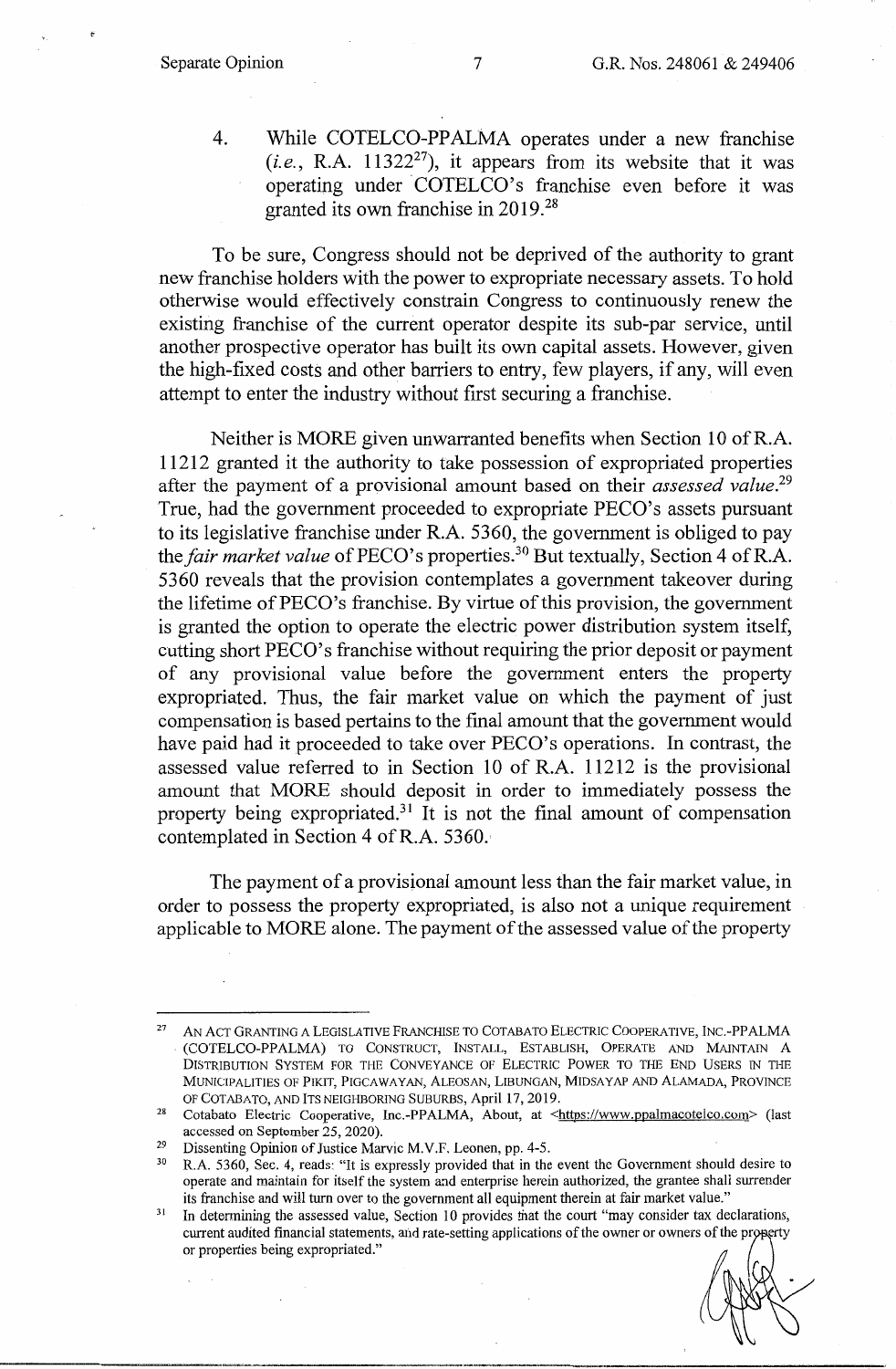"

is likewise provided in Section  $2<sup>32</sup>$  Rule 67 of the Rules of Court.<sup>33</sup> Upon the deposit of this provisional amount, the issuance of the writ of possession is a ministerial duty on the part of the trial court.<sup>34</sup> Also, under R.A. 7160<sup>35</sup> or the Local Government Code, the LGU may enter the property expropriated upon the deposit of 15% of the fair market value based on the current tax declaration of the property to be expropriated.<sup>36</sup> Clearly, MORE was not granted unwarranted economic benefits by Section 10.

At any rate, Section IO does not, by any means, foreclose or limit the payment of just compensation on the basis of the assessed value as this is, again, merely a provisional amount. MORE is still liable for the full amount of just compensation to be determined during the expropriation proceedings on the basis of, among other things, the market value of the property.

Certainly, after MORE takes possession of the expropriated property belonging to PECO, PECO is entitled to the payment of the full amount of just compensation, which is the full and fair equivalent of the loss incurred by the affected owner.<sup>37</sup> In determining the amount of just compensation, the trial court is bound to consider the market value of the property and the current value of like property, among other things. In addition, interest would be awarded as an indispensable part of just compensation, in order "to ensure that the owner is fully placed in a position as whole as he was before the taking occurred. "38 In other words, in compliance with the constitutional mandate on eminent domain and as a basic measure of fairness,<sup>39</sup> the State would be required to pay interest to compensate PECO for the opportunity cost of immediately losing its property without receiving immediate full payment therefor.40 As such, PECO would be entitled to receive the real, substantial, full and ample equivalent of the properties lost.<sup>41</sup>

In this light, Section 10 of R.A. 11212 does not serve to narrow the court's parameters in determining just compensation by limiting it to the

<sup>&</sup>lt;sup>32</sup> SEC. 2. *Entry of plaintiff upon depositing value with authorized government depositary*. — Upon the filing of the complaint or at any time thereafter and after due notice to the defendant, the plaintiff shall have the right to take or enter upon the possession of the real property involved if he deposits with the authorized government depositary an amount equivalent to the assessed value of the property for purposes of taxation to be held by such bank subject to the orders of the court. Such deposit shall be in money, unless in lieu thereof the court authorizes the deposit of a certificate of deposit of a government bank of the Republic of the Philippines payable on demand to the authorized government depositary.

 $x \times x$ <br>33 N.B. For national government infrastructure projects, Section 6 of R.A. 10752 (The Right-of-Way Act [March 7, 2016]) requires the implementing agency to immediately deposit 100% of the zonal value of

the property.<br> *Biglang-Awa v. Bacalla, G.R. Nos.* 139927 and 139936, November 22, 2000, 345 SCRA 562, 577.<br>
AN ACT PROVIDING FOR A LOCAL GOVERNMENT CODE OF 1991, October 10, 1991.<br>
R.A. 7160, Book I, Title I, Chapter I, S

January 22, 2020, p. 3, citing *Republic v. Decena,* G.R. No. 212786, July 30, 2018, 874 SCRA 408, 431. Emphasis omitted. 39 See *Secretary of the Department of Public Works and Highways v. Spouses Tecson,* G.R. No. 179334,

April 21, 2015, 756 SCRA 389,422.

<sup>40</sup> See *J.* Caguioa, Separate Opinion in *National Power Corporation v. Serra Serra,* supra note 38, at 2. April 21, 2015, 756 SCRA 389, 422.<br><sup>40</sup> See *J*. Caguioa, Separate Opinion in *National Power Corporation v. Serra Serra*, supra note 38, at 2.<br><sup>41</sup> See *Republic v. Spouses Bunsay*, supra note 37, at 9.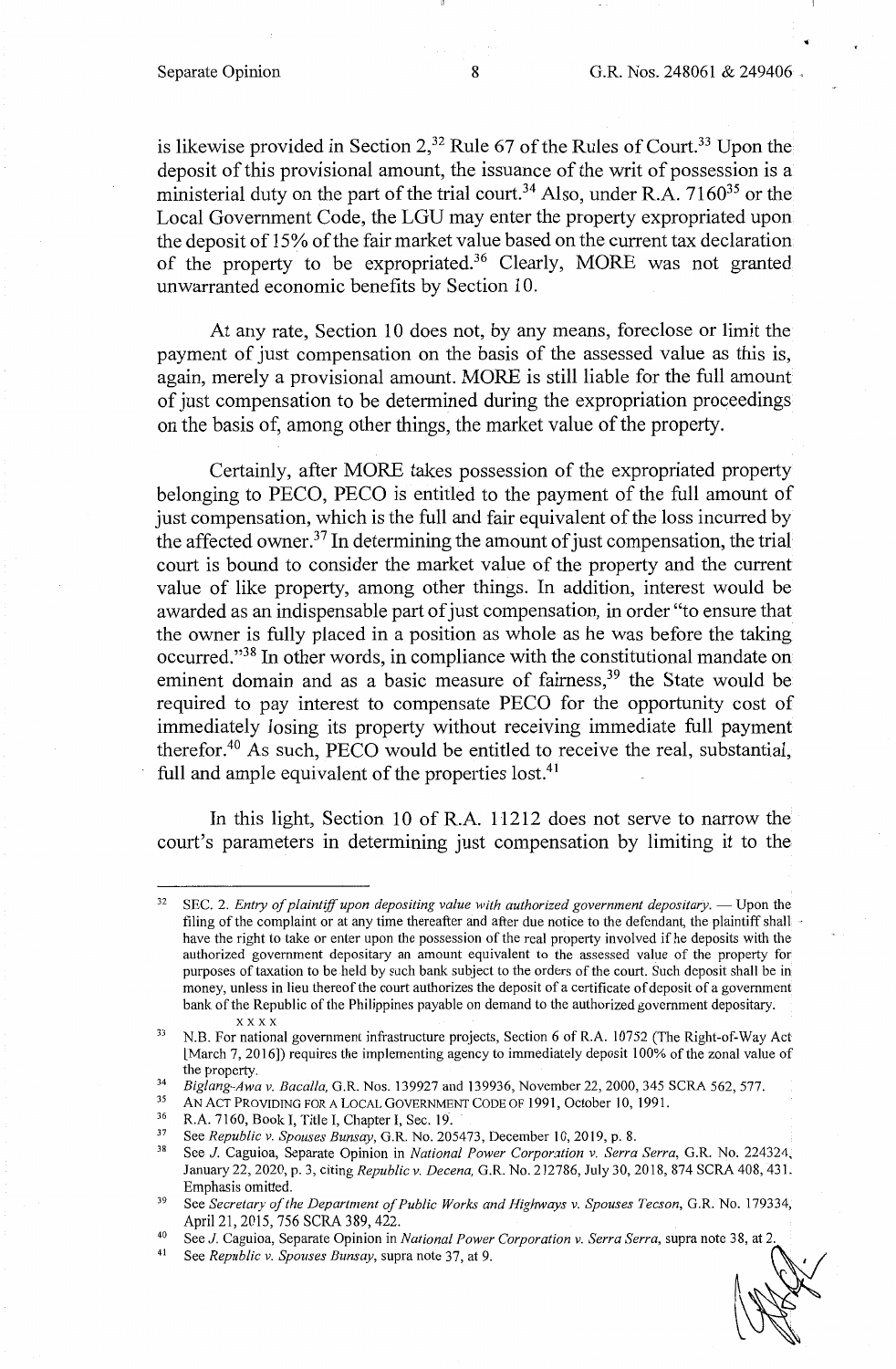assessed value only. It is therefore erroneous to compare the assessed value in Section 10 of R.A. 11212 on the one hand, and the fair market value in Section 4 of R.A. 5360 on the other, in order to arrive at a conclusion that MORE received an unusual economic benefit by virtue of its franchise.<sup>42</sup> Ultimately, the determination of just compensation in expropriation cases always factors in the fair market value of the property.

Given that proper expropriation proceedings would still be, as they have in fact already been, instituted,<sup>43</sup> as provided for under Section 10, there is likewise no merit to the observation of Associate Justice Amy Lazaro-Javier that the provision has effectively rendered judicial proceedings for the expropriation of PECO's properties as a mere ceremonial procedure. 44 Section 10 is a provision of delegation by Congress to the grantee, which merely gives it the authority to exercise the power of eminent domain. Section 10 relevantly and explicitly provides that the exercise would be subject to the limitations and procedures prescribed by law, that proper expropriation proceedings shall be instituted, and that just compensation shall be paid therefor.

As constructed, nothing in Section 10 shows that judicial proceedings for expropriation would be but an empty exercise. In fact, it sets out a restriction against expropriation to what may be *reasonably* necessary for the general purposes of the services of PECO. This includes the "efficient establishment, improvement, upgrading, rehabilitation, maintenance and operation of its services." For the specific purpose of *"acquiring* private property, such as poles, wires, cables, transformers, and other machinery and equipment," the language of the provision even shifts significantly from a mere reasonable necessity to one of being *"actually* necessary for the realization of the purpose for which **[R.A.** 11212] is granted." This, to my mind, provides a guide to and a standard for the court to follow during the trial for the expropriation proceedings that have been instituted. With this language, the safeguard afforded by the legislature against any abuse of the delegated right of eminent domain to MORE is, at once, evident.

In sum, while the exercise of the power of eminent domain over the electric power distribution facilities of PECO may garner benefits in favor ofMORE, this would be but incidental. Notably, its duties as a public utility would nonetheless remain regulated by the government. At the end of the day, at the proper expropriation proceedings instituted for the purpose, the abiding reality would be for the court to be satisfied with evidence proffered by MORE — that its intended taking would invariably be for the good of the public, is actually necessary, and that there is just compensation therefor.

<sup>42</sup> Dissenting Opinion of Associate Justice Marvic M.V. F. Leonen, pp. 4-5. 43 *Rollo* (G.R. No. 248061), pp. 6,288 and 331. 44 Dissenting Opinion of Associate Justice Amy C. Lazaro-Javier, p. 19.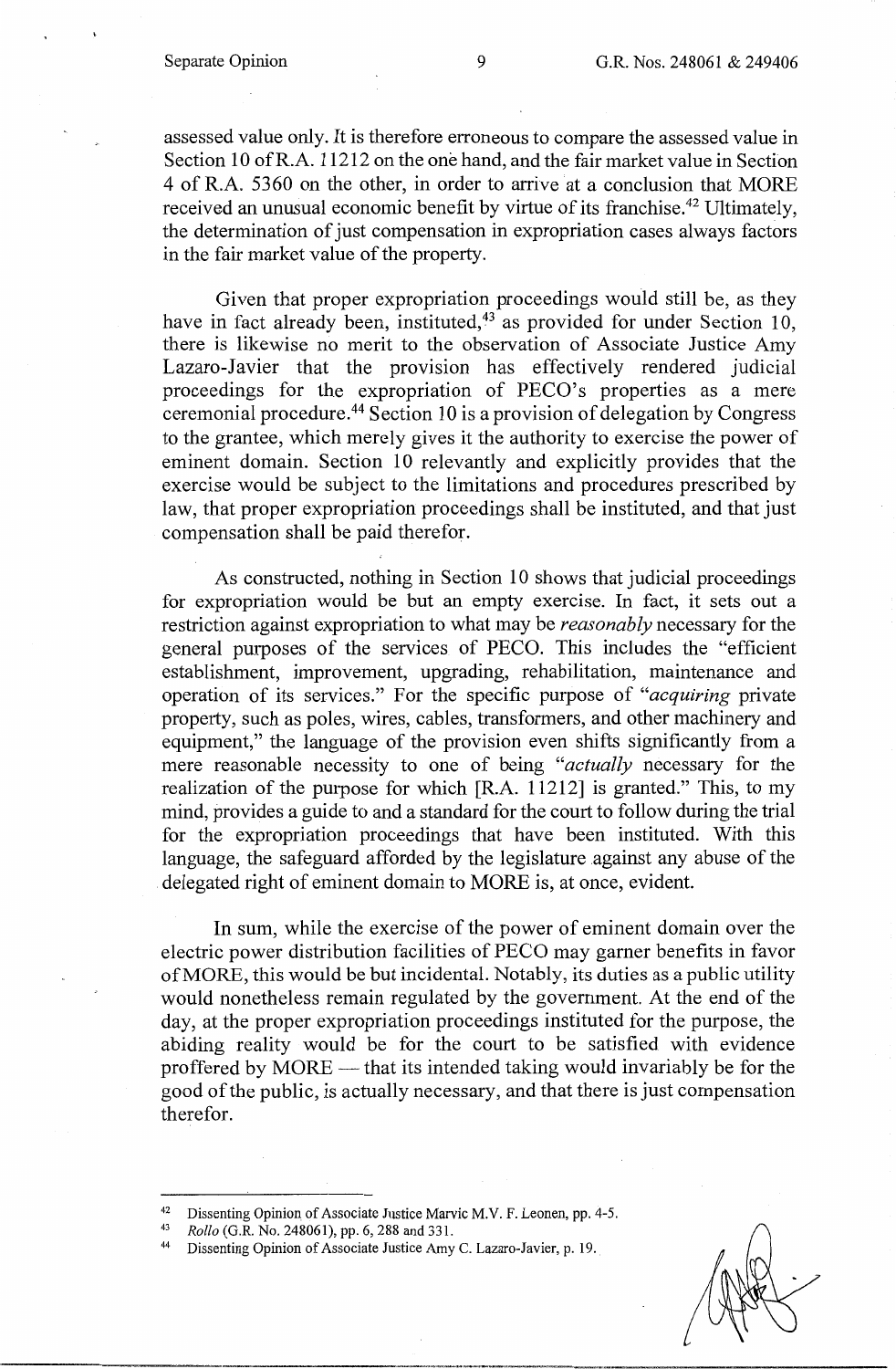# The authority granted to MORE under *Sections 10 and 17 is· not meant to punish PECO without a judicial trial*

It must be borne in mind that this case involves the expiration of the exclusive franchise of a previous grantee and the subsequent act of Congress of granting a franchise to another applicant which has satisfactorily shown its capacity to carry the work, not only for commercial purposes, but for the public interest of ensuring the continuous and uninterrupted supply of electricity in the franchise area.<sup>45</sup> This is the proper context by which this case should only be viewed. As it stands, as well, the petition itself does not challenge either the legislative act of granting the franchise to MORE or the denial of PECO's application for extension.

Accordingly, R.A. 11212, particularly Sections 10 and 17, cannot be validly characterized as a bill of attainder, as Justice Lazaro-Javier advances in her Dissenting Opinion.<sup>46</sup> A bill of attainder is a legislative act which inflicts punishment on individuals or members of a particular group without judicial trial. For a law to be considered a bill of attainder, it must be shown to contain all of the following: (a) a specification of certain individuals or a group of individuals; (b) the imposition of a punishment, penal or otherwise, and (c) the lack of judicial trial.<sup>47</sup> For the second element, Justice Lazaro-Javier cites American jurisprudence in laying down the three factors in determining whether the statute was punitive: (a) whether it fell within the historical meaning of legislative punishment; (b) whether, viewed in terms of the type and severity of burdens imposed, it could reasonably be said to further non-punitive legislative purposes; and (c) whether it evinced an intent to punish.48 None of these factors are evident here.

R.A. 11212 cannot be classified as a bill of attainder simply because Sections 10 and 11 do not constitute "punishments" in the sense of the bill of attainder clause as it has been interpreted. To suggest that R.A. 11212 was enacted for the purpose of punishing PECO is, to say the least, an overstretch

- d. Articles of Incorporation and By-Laws of a holding company which owns the applicant, if any.
- e. Articles of Incorporation and By-Laws of the corporate stockholder of the applicant, if any.
- f. Latest General Information Sheet of the applicant and the corporate stockholder/holding company of the applicant, if any.
- Resume of major stockholders/officers of the applicant, including their income tax returns for the last three (3) years.
- h. Market feasibility study, five-year development plan, and plans and designs for the project. There is no showing, much less any specific allegation, that MORE failed in the fulfillment of these

Parenthetically, a new applicant for franchise application has to submit the following documentary requirements to the Committee on Legislative Franchises in Congress:

a. Copy of the House Bill for the grant of franchise.

b. Certificate of Registration from the Securities and Exchange Commission or Department of Trade and Industry.

c. Articles of Incorporation and By-Laws of the applicant corporation.

requirements.<br>
<sup>46</sup> Dissenting Opinion of Associate Justice Amy C. Lazaro-Javier, p. 1.<br>
<sup>47</sup> Eugeniae V. The Saugta of the Philippines C. P. Ne. 202162. Innumeric

<sup>47</sup> *Fuertes v. The Senate of the Philippines,* G.R. No. 208162, January 7, 2020, pp. 29-30. 48 Dissenting Opinion of Associate Justice Amy C. Lazaro-Javier, pp. 6-10.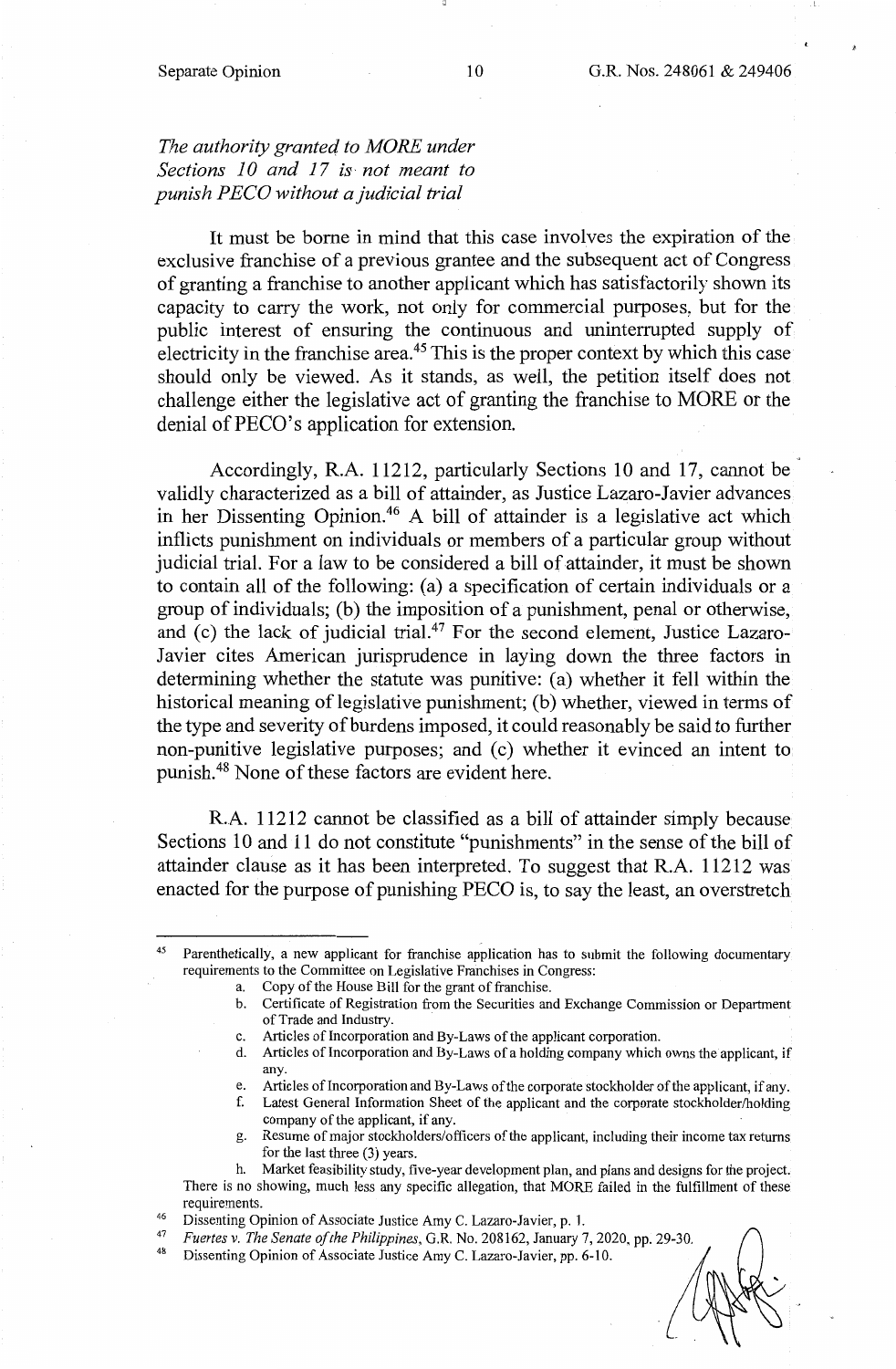and a diminution of the legitimate purpose and intent of Congress behind the enactment of the law. R.A. 11212 involves a grant of a franchise to MORE and nothing else. It bears stressing that the grant of a franchise is not a right but a mere privilege, and to construe the non-renewal of PECO's franchise as a punishment is wholly baseless and completely unwarranted.

Moreover, a review of the deliberations, as cited by Justice Lazaro-Javier, shows that Congress was not motivated by an intent to punish PECO. The explanatory note of House Bill No. (HB) 8132, the precursor bill to the legislative franchise of MORE, stated that the quality of service of PECO had been wanting over the years. Among the complaints against it were: overbilling or overcharging, poor customer relations, distributor-related power outages, inadequately maintained lines, inadequate investment in distribution facilities, and inordinate delay in the restoration of power services. The explanatory note stated further that PECO's historical abuse and inefficiency pose as obstructions to the economic growth of Iloilo City and to its people's welfare, health, and well-being. These findings were confirmed by a representative from the Energy Regulatory Commission during the legislative hearing for HB 8132, in addition to the findings on the dismal financial condition of PECO.<sup>49</sup> It has been repeatedly stated in these deliberations that the legislature's primary concern has been to secure the continuous and efficient supply of electricity in Iloilo City.

Consequently, the identification of PECO's shortcomings, which eventually led to the non-renewal of its franchise, was not meant to inflict any punishment against PECO so as to consider R.A. 11212 as a bill of attainder. Contrary to Justice Lazaro-Javier's claim, PECO was not being "singled out" for being "expressly identified as the wrongdoer."50 Rather, it was simply part and parcel of the whole legislative process in the grant or renewal of franchises. Necessarily, as PECO was the previous franchise holder for close to a century and the issue concerned the renewal or grant of said franchise, there was a need to examine the performance of PECO. This was not done to punish PECO but to determine whether its franchise should be renewed. It was but natural and reasonable to· expect that an evaluation of PECO's performance as the existing franchise holder would come into play.

Thus, given PECO's track record of inefficiency and shortcomings in providing public service to the residents of Iloilo City, the legislature found it wise to discontinue its franchise and to grant the authority instead to MORE. The expiration then of PECO's franchise, coupled with its distinct position as the only existing electric power distribution utility in Iloilo City, demonstrates that legitimate reasons impelled Congress to bestow on MORE the authority to expropriate distribution facilities existing in the franchise area and to provide for a smooth transition of PECO's operations.

<sup>49</sup> Congressional Records, Committee on Legislative Franchises, September 18, 2018.<br><sup>50</sup> Dissenting Opinion of Associate Justice Amy C. Lazaro-Javier, p. 1.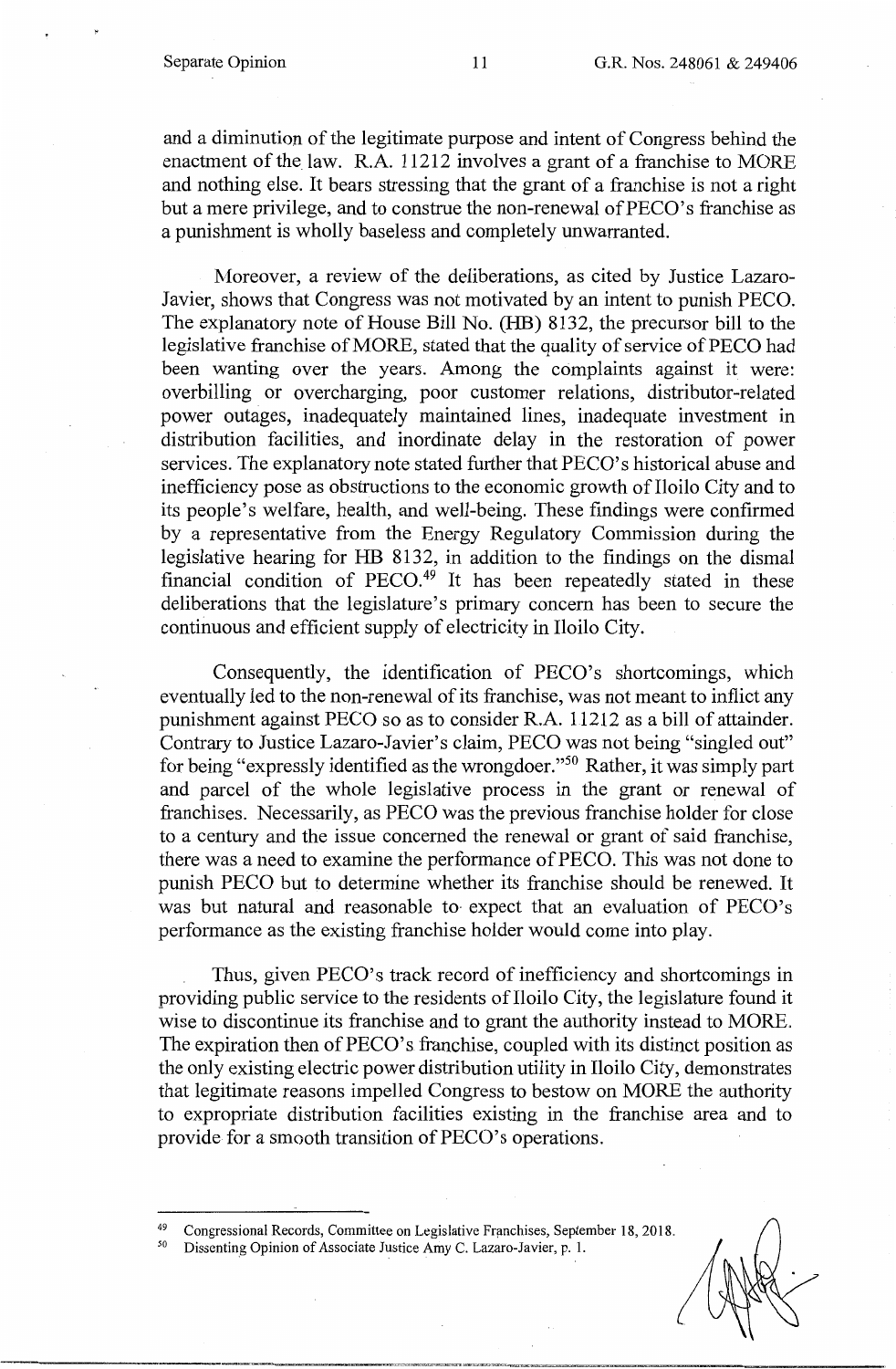In the same manner, the fact that MORE is a new player in the industry and that there is no guarantee that it will be able to serve the public better than the former owner is not enough reason to invalidate Section 10.<sup>51</sup> The Constitution does not require, for a valid exercise of the power of eminent domain, that the public is served in an "ideal" way. It suffices that the power is exercised for public use which, to reiterate, covers "whatever is beneficially employed for the community."

In fine, I remain convinced that Sections 10 and 17, viewed as integral parts of the grant of franchise in **R.A.** 11212, are constitutional. The rationale of these provisions cannot be overturned by potential unconstitutional effects resulting from a distrustful reading. It must be underscored that the grant of a franchise is constitutionally committed to the Legislative department. This has to be considered with the presumption of constitutionality "rooted in the doctrine of separation of powers which enjoins upon the three coordinate departments of the Government a becoming courtesy for each other's acts. The theory is that every law, being the joint act of the Legislature and the Executive, has passed careful scrutiny to ensure that it is in accord with the fundamental law."52 The Court can go no further than to inquire whether Congress had the power to enact a law. It cannot delve into the wisdom of policies Congress adopts or into the adequacy under existing conditions of measures it enacts. The equal protection clause is not a license for the courts "to judge the wisdom, fairness, or logic of legislative choices."53

Consonant with this principle is another deep-rooted doctrine that on the side of every law lays the presumption of constitutionality. 54 This strong predilection for constitutionality takes its bearings on the idea that it is forbidden for one branch of the government to encroach upon the duties and powers of another. If there is any reasonable basis upon which the legislation may firmly rest, the courts must assume that the legislature is ever conscious of the borders and edges of its plenary powers, and has passed the law with full knowledge of the facts and for the purpose of promoting what is right and advancing the welfare of the majority. <sup>55</sup>

The presumption of constitutionality may, of course, be challenged. Challenges, however, shall only be sustained upon a clear and unequivocal showing of the bases for invalidating a law and not merely a doubtful, speculative, or argumentative one.<sup>56</sup> In other words, the grounds for nullity must be beyond reasonable doubt, for to doubt is to sustain.57 In this regard, I find no invalidity or unreasonableness that appears on the face of the assailed

51 Dissenting Opinion of Associate Justice Marvic F. Leonen, p. 11. 52 *Cawaling, Jr. v. Commission on Elections,* G.R. Nos. 146319 & 146342, October 26, 2001, 368 SCRA 453, 456-457. 53 *J.* Panganiban, Dissenting Opinion in *Central Bank Employees Association, Inc. v. Bangko Sentral ng* 

*Pilipinas, G.R. No. 148208, December 15, 2004, 446 SCRA 299, 445.*<br>*Alvarez v. Guingona, Jr., G.R. No. 118303, January 31, 1996, 252 SCRA 695, 706.*<br>*55 Estrada y Sandiganhayan*, G.P. No. 148560, November 19, 2001, 369

*<sup>55</sup> Estrada v. Sandiganbayan,* G.R. No. 148560, November 19, 2001, 369 SCRA 394, 430-431.

*<sup>56</sup>*See *Barangay Association for National Advancement and Transparency (BANAT) Party-List v. COMELEC,* G.R. No. 177508, August 7, 2009, 595 SCRA 477,487. 57 *Cawaling, Jr.* V. *Commission on Elections,* supra note 52, at 457.